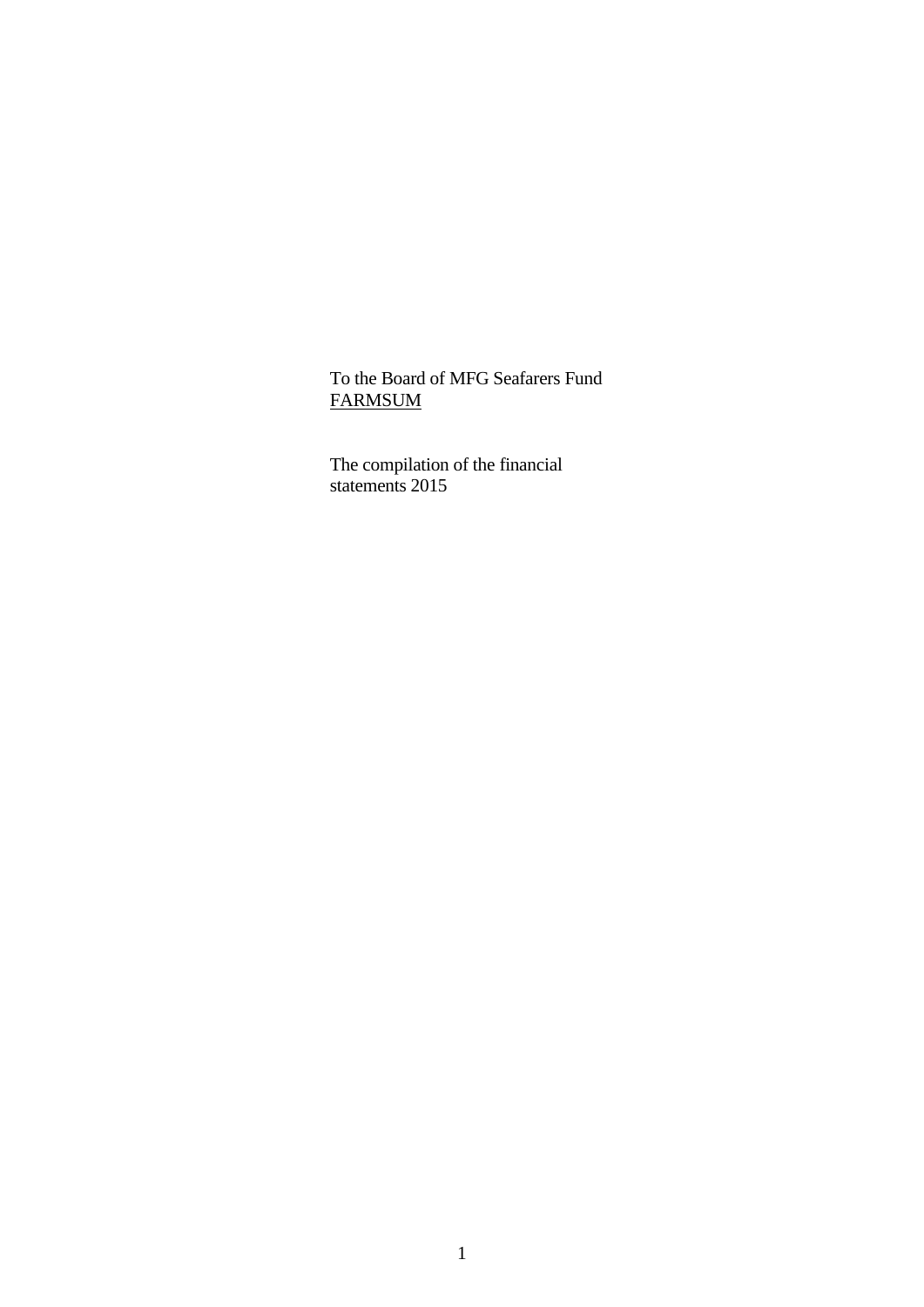## **Page**

# **TABLE OF CONTENTS**

## **FINANCIAL REPORT**

### **Financial statements**

| Balance sheet as at 31 December 2015                           |  |
|----------------------------------------------------------------|--|
| 2. Profit and loss account for the year ended 31 December 2015 |  |
| 3. Explanations                                                |  |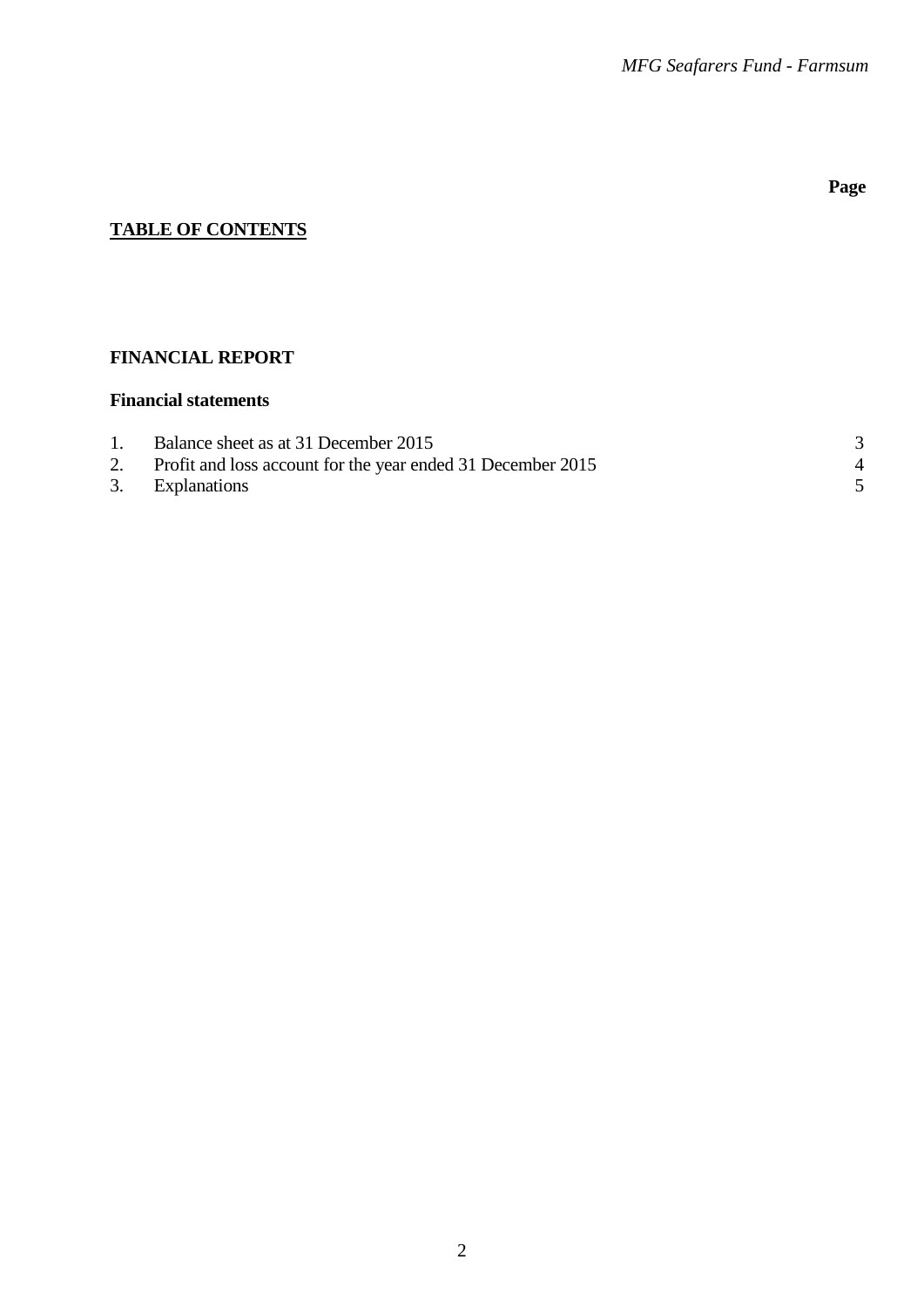# **1. BALANCE SHEET AS AT 31 DECEMBER 2015**

| <b>Assets</b>       | 31 December 2015<br>€ | 31 December 2014<br>€ |
|---------------------|-----------------------|-----------------------|
| <b>Cash at bank</b> | 32.656                | 32.800                |
|                     | 32.656                | $\boldsymbol{0}$      |
| <b>Liabilities</b>  | 31 December 2015<br>€ | 31 December 2014<br>€ |
| <b>Equity</b>       | 32.656                | 32.800                |
|                     | 32.656                | $\boldsymbol{0}$      |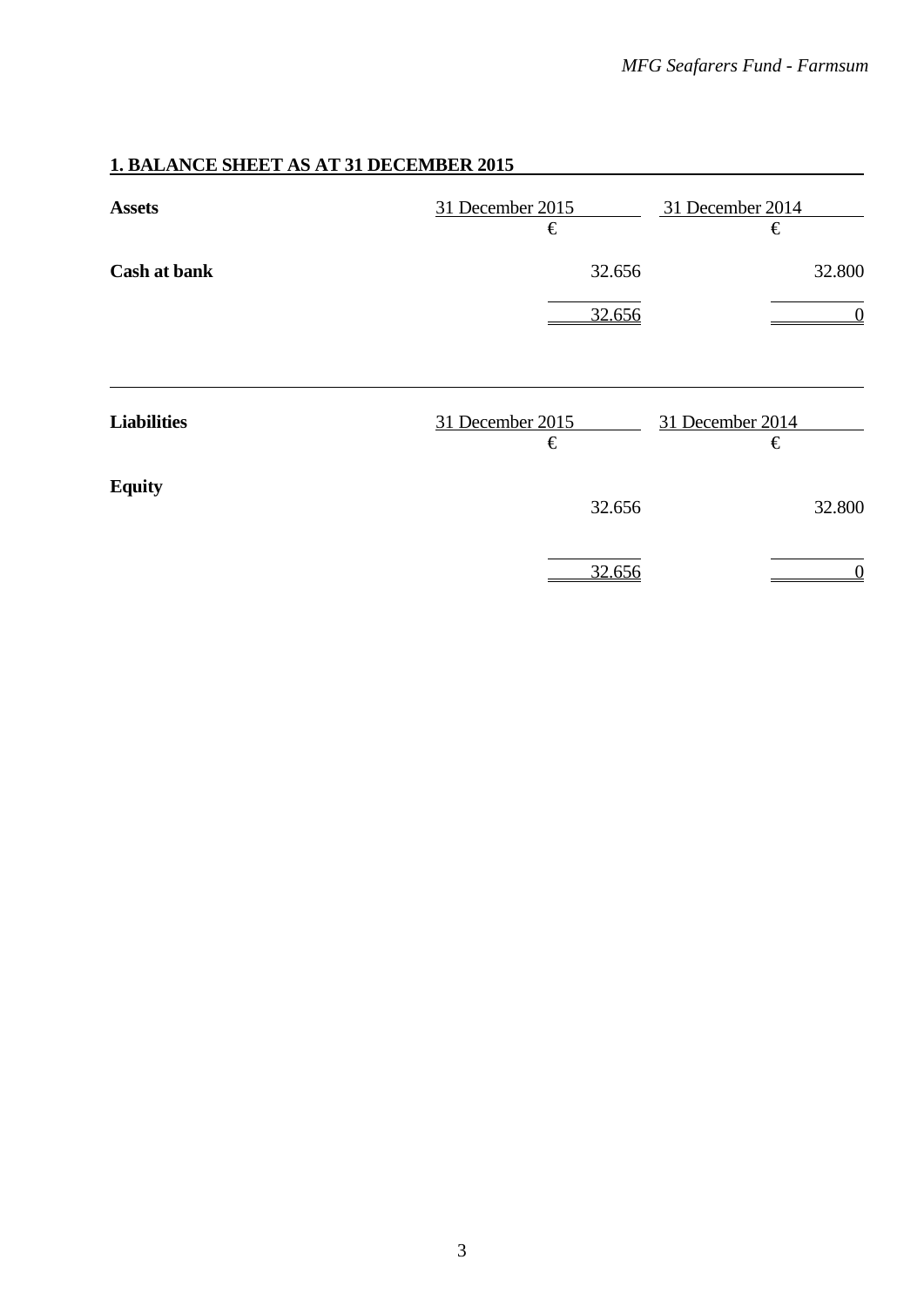|                     | 2015 | €                | 2014<br>€        |  |  |
|---------------------|------|------------------|------------------|--|--|
| <b>Donations</b>    |      | $\boldsymbol{0}$ | 121.795          |  |  |
| <b>Gross Result</b> |      |                  | 121.795          |  |  |
| <b>Expenses</b>     |      |                  |                  |  |  |
| Costs               |      | $-144$           | $\boldsymbol{0}$ |  |  |
| Gifts to projects   |      | $\boldsymbol{0}$ | $-88.995$        |  |  |
| <b>Nett Result</b>  |      | $-144$           | 32.800           |  |  |

## **2. PROFIT AND LOSS ACCOUNT FOR THE YEAR 2015**